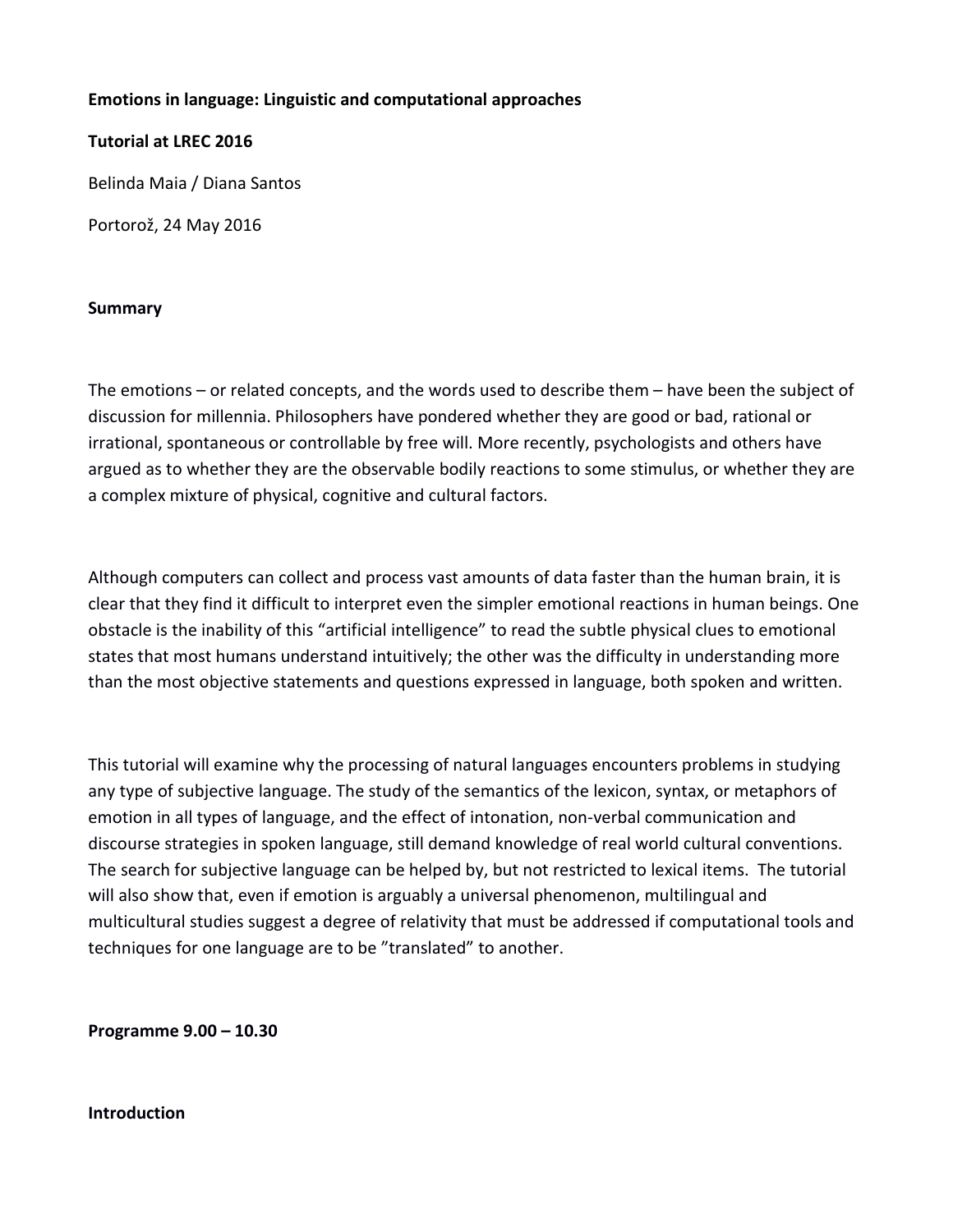The tutorial will start with a brief introduction to the interdisciplinary nature of the study of emotions, and point out that what is generically referred to as 'emotion' or 'sentiment' in English varies according to different theories. There will be no attempt to make definitions but we shall simply try to show why there is so much debate about what these words/concepts mean, not to mention the analyses made of other words used in this general area. We should like to point out that the cognate versions of these do not always refer to the same concept in different languages/cultures, but we will use English since the tutorial is in English.

### **Background Bibliography**

White et al. (2008) is a collection of articles from a wide spectrum of interest in emotion. For the purpose of this tutorial, Part 1 - Interdisciplinary Foundations contains articles of considerable background interest and some of them will be recommended more specifically during the tutorial. There are also articles in Part 2 - Biological and Neurophysiological Approaches that will be of interest to those studying both verbal and non-verbal human-computer interaction. Some of the articles in Part 4 - Social Perspectives, Part 6 - Cognitive Factors, and Part 8 – Select Emotions also offer insights that can be valuable when trying to understand how the human conceptualization and understanding of the emotions are expressed in language and developed culturally and socially.

## 1. **Contributions to emotion studies from philosophy, psychology, culture and linguistics**

- a. **Universality v. relativity of emotions:**
- b. **Cultural, geographical and historical aspects**

This section will begin by asking how far emotions can be considered universal phenomena. It will then go on to examine ways in which the interpretation of these phenomena varies over time and in different cultures and languages.

Over the centuries what we now call emotions have demanded the attention of philosophers who have both influenced and reflected our beliefs and ideals. At a different level, the present day study of the 'history of the emotions', or how emotions have been identified by society and acted upon down the centuries in different cultures, shows that the concepts / words we believe to be so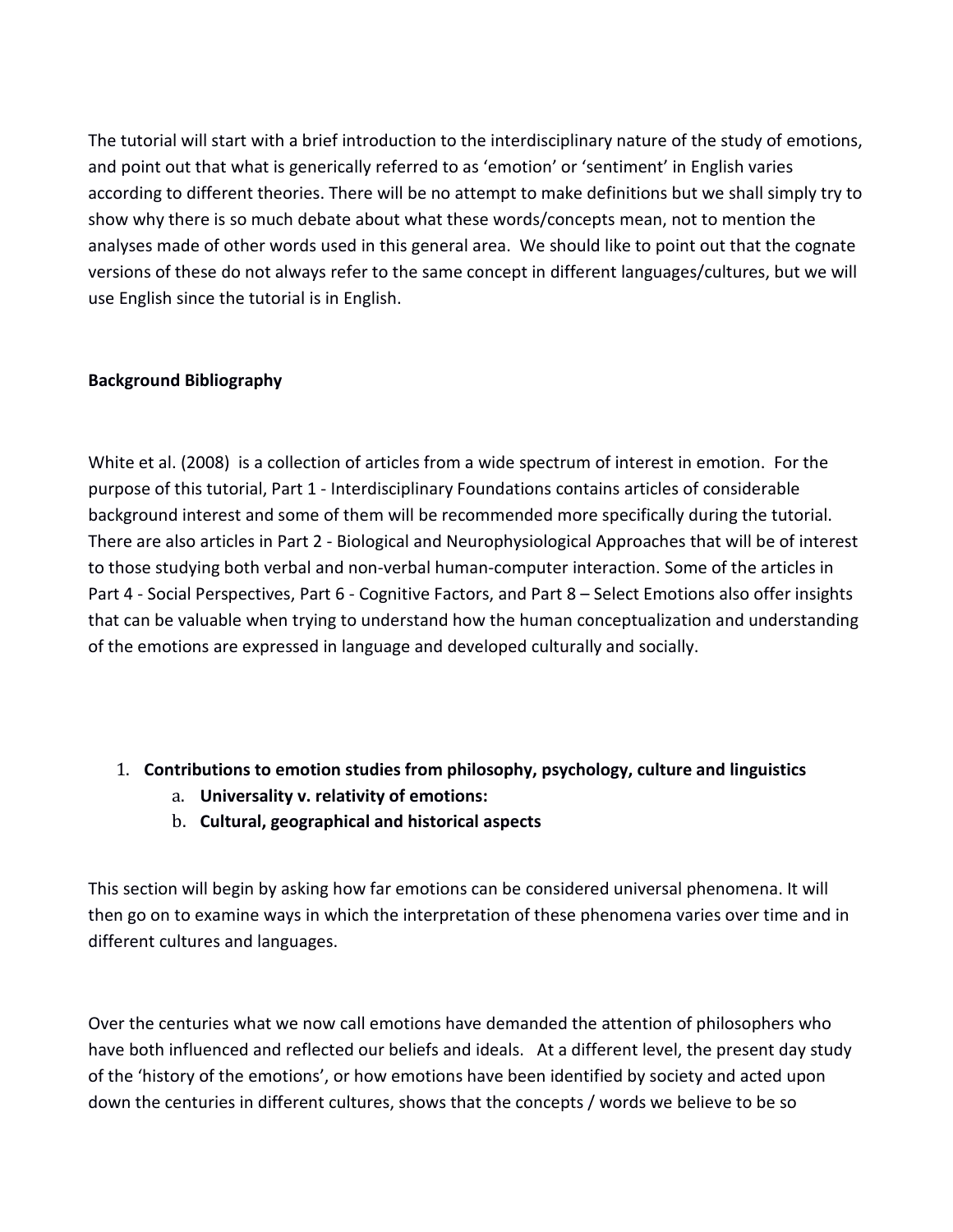universal are by no means as fixed as we might naively believe. The attitudes vary across cultures that, in turn, express these differences through their languages and behaviour.

Although English dominates the academic world – and particularly the NLP world – no one can presume that theories and technologies prepared for modern English, and a supposedly globalized world, will necessarily be applicable across other languages and in specific cultures or contexts.

## 2. **Conceptual models of the emotions from:**

- a. **Psychology: Arnold, Davitz, Ekman, Cornelius, Plutchik and others;**
- b. **Linguistics: Ortony, Clore & Collins, Wierzbicka and others.**

This section will synthesize the main approaches to the conceptualization and categorization of the emotions since Darwin's 1872 book *The Expression of Emotion in Man and Animals*. Cornelius (2000) describes four main theoretical approaches: the Darwinian approach that interprets emotions as an evolutionary development in man and the animals to account for the apparently automatic responses to emotion-causing situations; the Jamesian approach that takes this further and consider the essence of emotion to be its physical manifestation, which is then processed cognitively a posteriori; the Cognitive approach, led by Arnold (1960) argues that cognitive appraisal must precede the emotional response; and the Social-Constructivist approach which considers how emotions are constructed or filtered through the social and cultural traditions of the subject.

There are, of course, others who will propose a different set of approaches or divide them differently, but the important point for us here is the fact that, in order to discuss these problems, we must turn to language to do so. The various lists of 'emotions' that have been produced show a fair amount of disagreement that can be traced to the different approaches described by Cornelius. The translation of these lists into another language will show that, even when there appear to be direct translations, the actual cultural interpretation of the translated versions differs. This has led linguists to attempt ways of avoiding actual lexical items and, instead, identify what they mean in terms of schema or scenarios, or by proposing a cognitive structure of non-lexicalized meaning.

To understand how this has been attempted, White (2004) explains how emotions are described in terms of categories, metaphors, schema and discourse. The tutorial will use the attempts by Wierzbicka (several publications) to define a universal/common semantic metalanguage with which to define (in this case) emotions, and Ortony, Clore and Collins (1988) to propose a cognitive structure of the emotions independent of language.

**Coffee break – 10.30 – 11.00**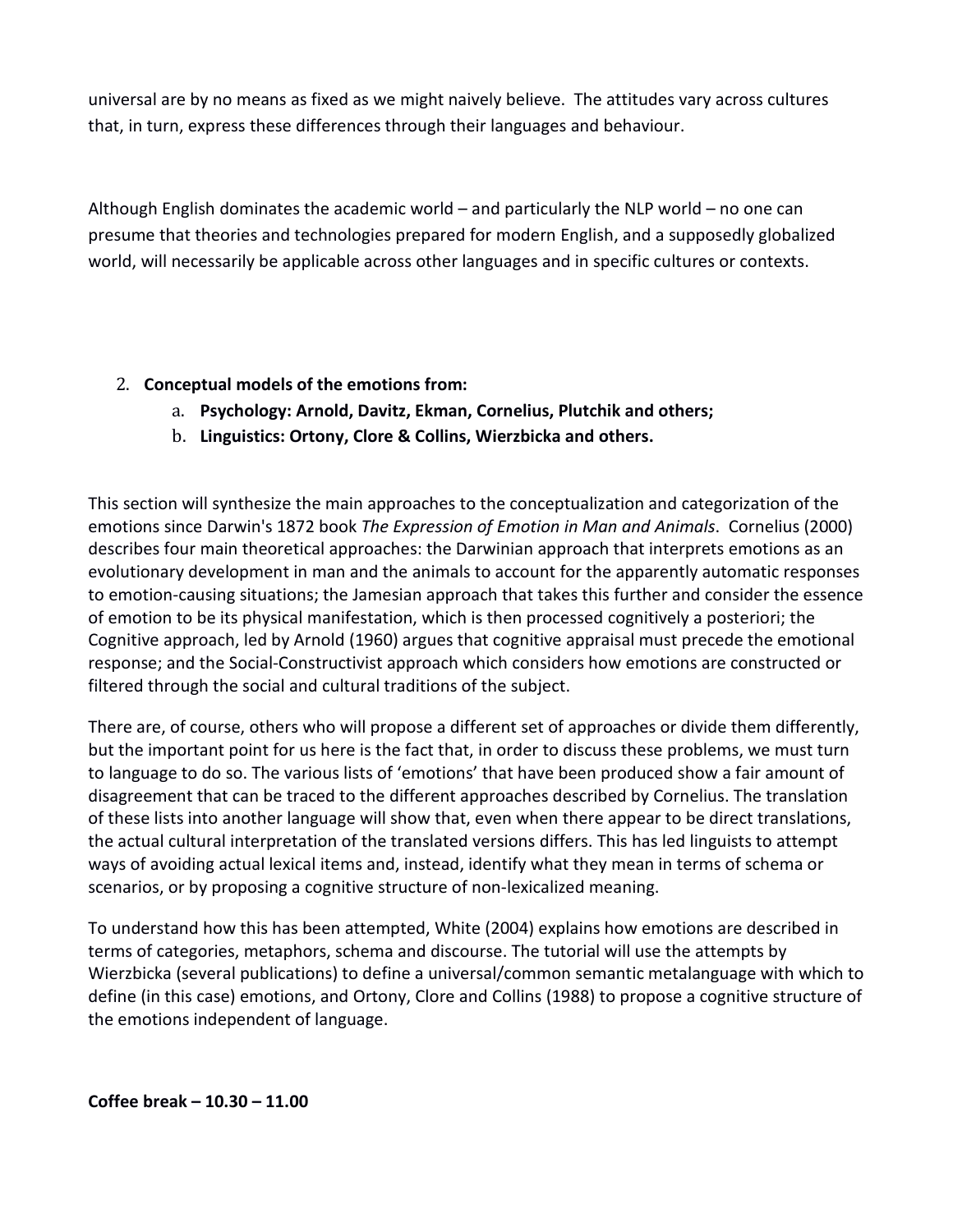#### **Programme - 11.00 – 13.00**

- 3. **The connection between emotion and cognition:**
	- a. **Psychological and neurological evidence;**
	- b. **Evidence in language.**

One philosophical problem that has been discussed over the last two thousand years is the relationship of 'emotion', usually, but not always, considered 'bad', to 'reason' or 'cognition', usually seen as 'good'. However, the main difficulty appears to be actually distinguishing between emotion and cognition.

Today the research that was behind Damásio's (1994) explanation of the role of emotion in intelligence, and Goleman's (1996) and (2007) popularization of the notions of emotional and social intelligence, has demonstrated that emotion is not opposed to reason, but is an essential part of human intelligence. More practically, language related phenomena such as various types of dyslexia, aphasia and autism are now attributed to neurological factors, rather being blamed on parental or educational failings.

Interestingly, the connection between emotion and 'reason' is embedded in everyday language. Despite the differences between languages that have already been referred to, and which will be developed in the next section, it is possible to discern certain tendencies in the use of the emotion lexicon and syntax that are common to many languages.

Philosophers like Kenny (1963) drew attention to the semantics of the syntax of emotion verbs to argue that the way the verbs that refer to emotion tend to reject use in the imperative, the passive, and the progressive aspect in English, suggests that emotions are not subject to free will. Psychologists like Davitz (1969) looked for descriptions of physical sensations, often with reference to expressions using words that (out of context) have denotative meanings unassociated with emotion. Linguists like Lakoff & Johnson (1980) and Kövecses (2000) argued in favour of examining the everyday metaphors in conversation that indicate emotion. Maia (1994) found that the actual usage of the lexicon of emotion, when analyzed at a lexical + syntactic + discourse level using evidence from corpora, demonstrated that there is a strong connection in our everyday understanding of the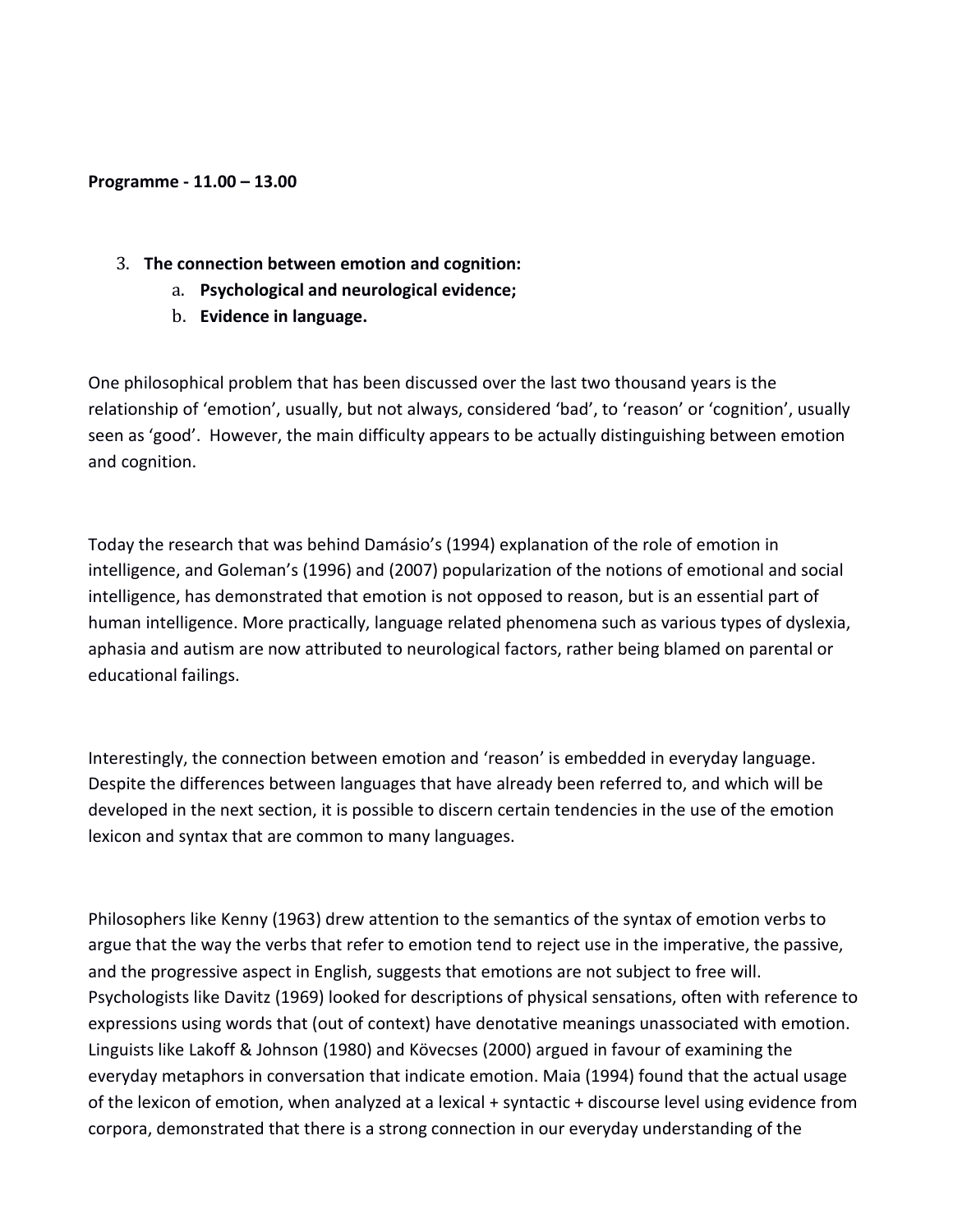relationship of emotion and cognition. Even a cursory glance at a general corpus will show that emotion words often occur in situations that imply cognitive processes -- or they may even occur in simply formulaic expressions indicating politeness (Maia & Santos, 2012).

# 4. **Expression of emotion across languages and cultures: Evidence from different languages, especially through translation.**

The apparent universality of emotion is no more than that attributable to many other aspects of human experience. As the various experiments with such an apparently universal aspect of our lives as colour show, the terms and their importance in different languages vary considerably. No one would dispute the different vocabularies, and related realities, of different languages and cultures for such necessities as food, clothing and lodging, let alone aspects of life that differ for geographical reasons. It is therefore hardly surprising that such a highly subjective area as the emotions or sentiments, and their expression and interpretation, should vary not just from language to language, from culture to culture, but also from individual to individual.

Context plays an important role in the communication of our emotions and sentiments, and the meaning of words mutates to suit different purposes. Key emotion words such as *love, hate,* and *fear* are often found in formulaic expressions of politeness with little emotional content (e.g. *I am afraid I shall be 5 minutes late)*; descriptions of physical reactions may use metaphors with words that have an unassociated denotative meaning (e.g. *Tensions in the country had reached boiling point)*; and, although we often find expressions we believe will lead us to subjective language, the fact is that proverbs, set phrases and clichés often suffer from imaginative rewording in actual usage. From this it should be clear that any form of subjective language presents a real challenge to natural language processing.

The complications that arise when translating between languages are therefore inevitable. The lexicon may appear similar across languages, but its possible uses will depend on various cultural factors. For example, several languages have an equivalent for the English *love* but, in practice, reserve it for very restricted occasions. Traditions of politeness and the formulaic expressions associated with it vary considerably from culture to culture. The acceptability of the manifestation or expression of emotions or opinions varies between certain social groups, even within the same general culture. Translators and interpreters must therefore be aware of these factors, particularly if they are operating in culturally sensitive situations, such as public services interpreting, marketing, or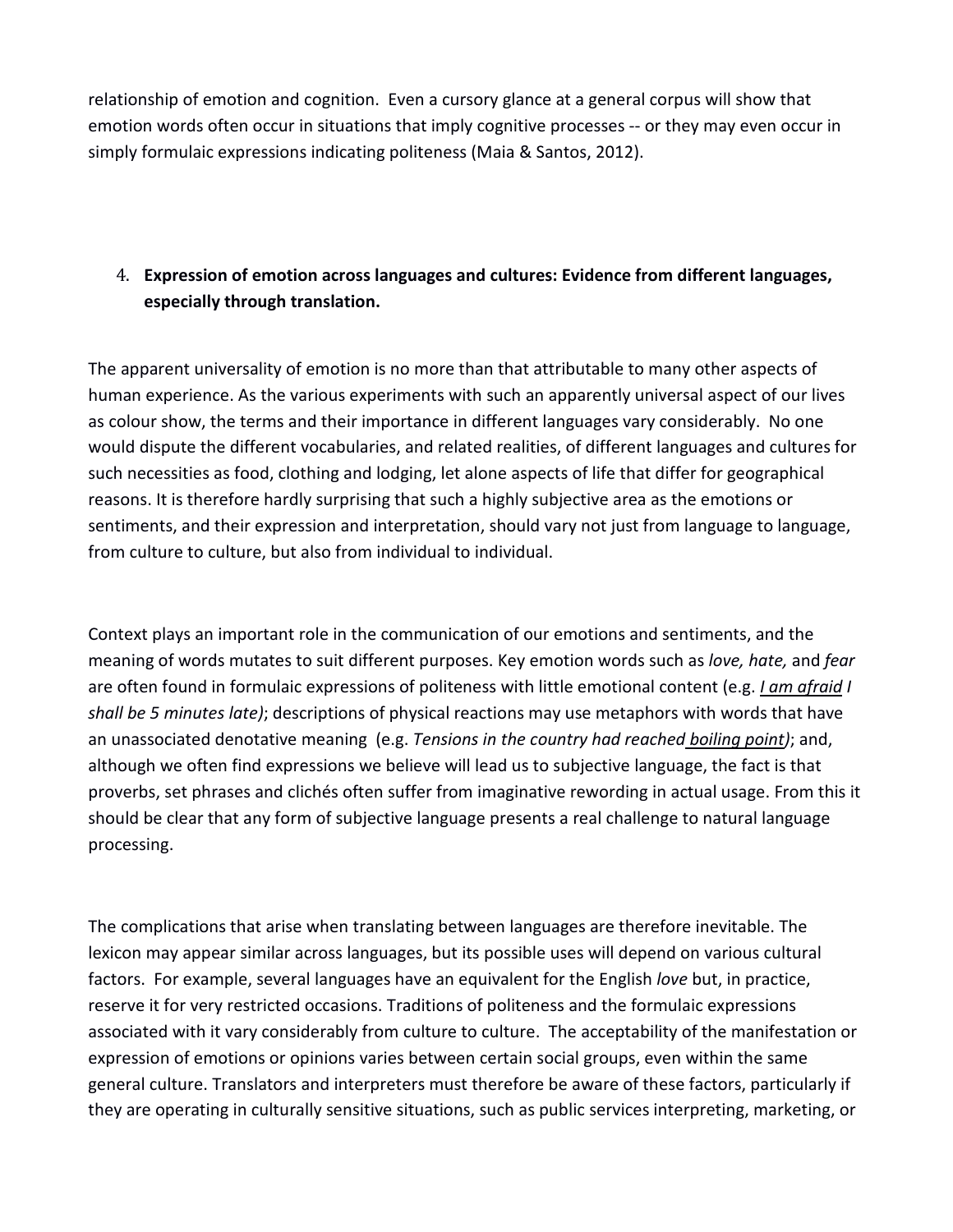literature with extensive ethnic content.

# **5. Computational resources for studying emotion in human communication: Written and spoken monolingual and multilingual language corpora;**

Corpora come in many forms. Some of the publicly available corpora may not be suitable for sentiment analysis. Large general corpora that include a wide variety of written and transcribed language will always allow an overall view of language usage and the formulation of basic hypotheses, but they have their limitations. Although it is essential to develop a solid methodology based on basic hypotheses, it is clear that most financed projects nowadays concentrate on sentiment analysis that detects sentiments or opinions in more ephemeral texts, such as online news, blogs, and social media such as Twitter or Facebook. However, in order to create methodologies for texts from social media, we need to take into account more than just the actual words; and emoticons, images and other factors create new challenges.

Given the ubiquity of emotion in human action (and talk), there are many words and linguistic constructions associated with emotion, making the construction of lexicons and annotated corpora a daunting task, no matter which approach is taken. The difficulties inherent to the process of constructing a suitable corpus, and attempts to automatically obtain a set of texts or words for research purposes, all provide a better understanding of the subject. However, once constructed or extracted, these resources are invaluable for developing new applications and for analysing and obtaining a better insight into the language (and meaning) of emotion. We will briefly describe methods to create and use these resources.

We will discuss manually compiled lexicons such as the General Inquirer (Emotions, or Evaluative adjectives), computationally enriched (manually compiled) ontologies such as Valitutti et al. (2004) or Pasqualotti & Vieira (2008), lexicons computed from corpora (Riloff et al. 2003, Xu et al. 2010, Pitel & Greffenstette, 2008), or obtained through other kinds of methods (Silva et al. 2012, Staiano & Guierini 2014). We will present annotated corpora with emotions and/or opinions while discussing some linguistic problems for identifying, and classifying, emotion in text, from Bruce & Wiebe (1999), Pang & Lee (2008), Volkova et al. (2010) and others.

Finally, we discuss some applications and findings based on these resources.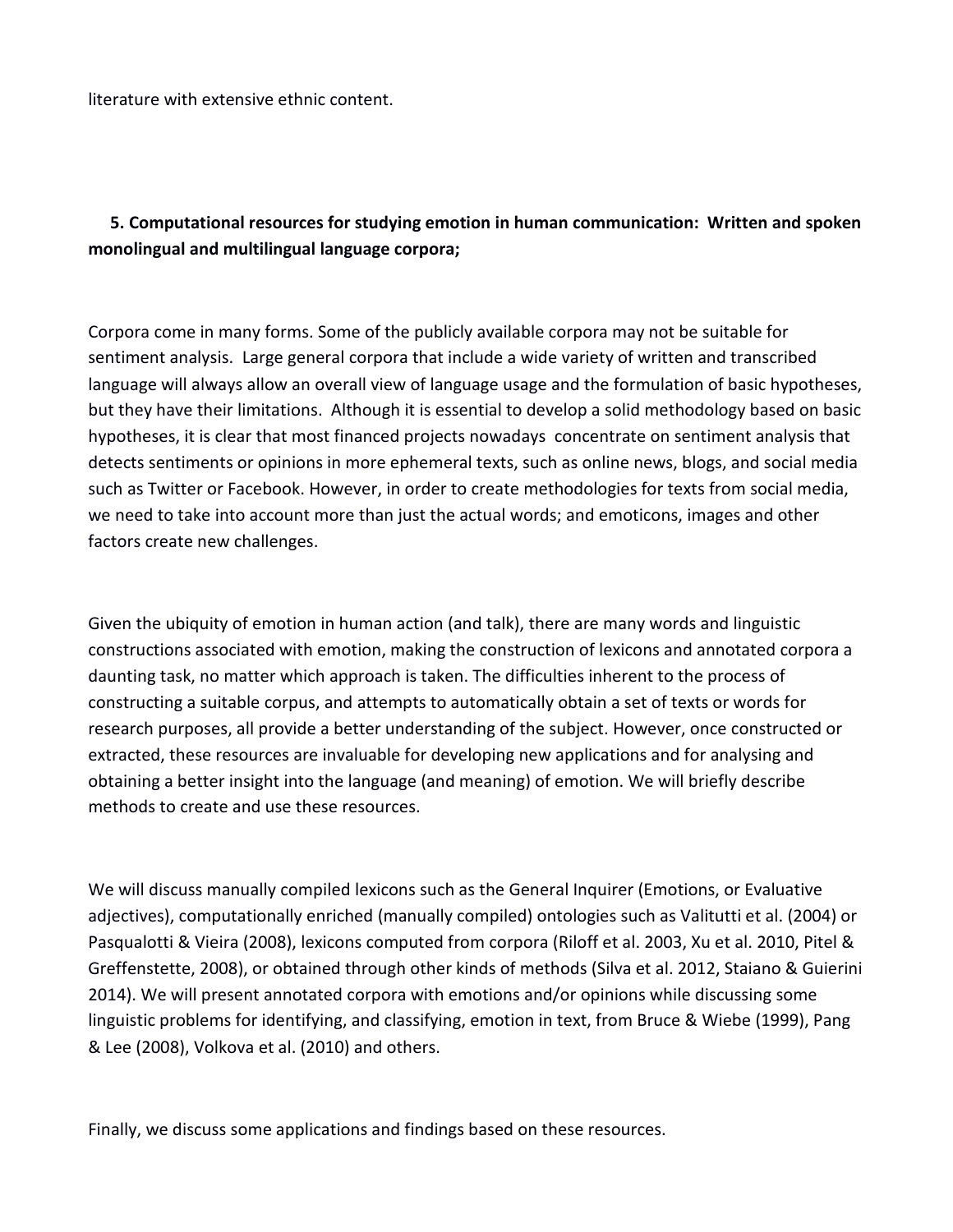#### **6. Verbal and non-verbal expression of emotion in multimedia.**

This is an enormous area that it will not be possible to discuss in detail here, but we hope to indicate some of the problems involved. The verbal expression of language includes aspects such as pronunciation or intonation of speech to indicate emotional involvement, but also sounds like sighs, snorts, gasps and crying. Non-verbal communication through facial expression, gestures and body language also contribute considerably to the way we interpret emotional meaning. These phenomena are understood easily by most human beings, and even many animals, but there is a gradient from highly sensitive people, through those that find it more difficult to understand such signals, to those who suffer from certain varieties of autism. Artificial intelligence may be largely at the extremely autistic side of the spectrum, but that does not stop a lot of people trying to improve it, or at least help it to appear to understand its human users.

Speech production from text has improved to almost human levels, as anyone who has listened to the programmes that automatically read text or the Internet to the blind will have noticed. However, it is still limited to interpreting more regular written language rather than spontaneous emotional communication. Speech recognition may help human researchers to distinguish between individuals, as happens in forensic analysis of voices, but at the level of computer<>human communication, it still struggles with different voices and their regional and social dialects. Analysis of facial expression to detect lies and faked emotions seems to be producing some results and, apart from its forensic use, may help to discover why some actors are better than others, or why some singers create a more positive emotional response to their work than that of others.

Multimedia, however, needs to associate verbal language to facial expression, gestures and body language. This is not a problem for monolinguals who are neither deaf nor blind, but it has interesting implications for providing assistance for those with these handicaps, as well as those who provide sub-titling and dubbing into different languages for films and television, not to mention the localization of video games. Can translators rely on 'universal' body language and facial expression to convey the message while they translate the words to fit into the space provided, or must they adapt the message to the culture? Can the faces in the images be manipulated when dubbing to look as if the speakers are using the second language? Computer-animated films like the 2011 *Adventures of Tintin* try to adapt the images to different languages, but to what extent can, or should, the cultural reality of the emotions in the original be adapted to fit that of the target version? Video games have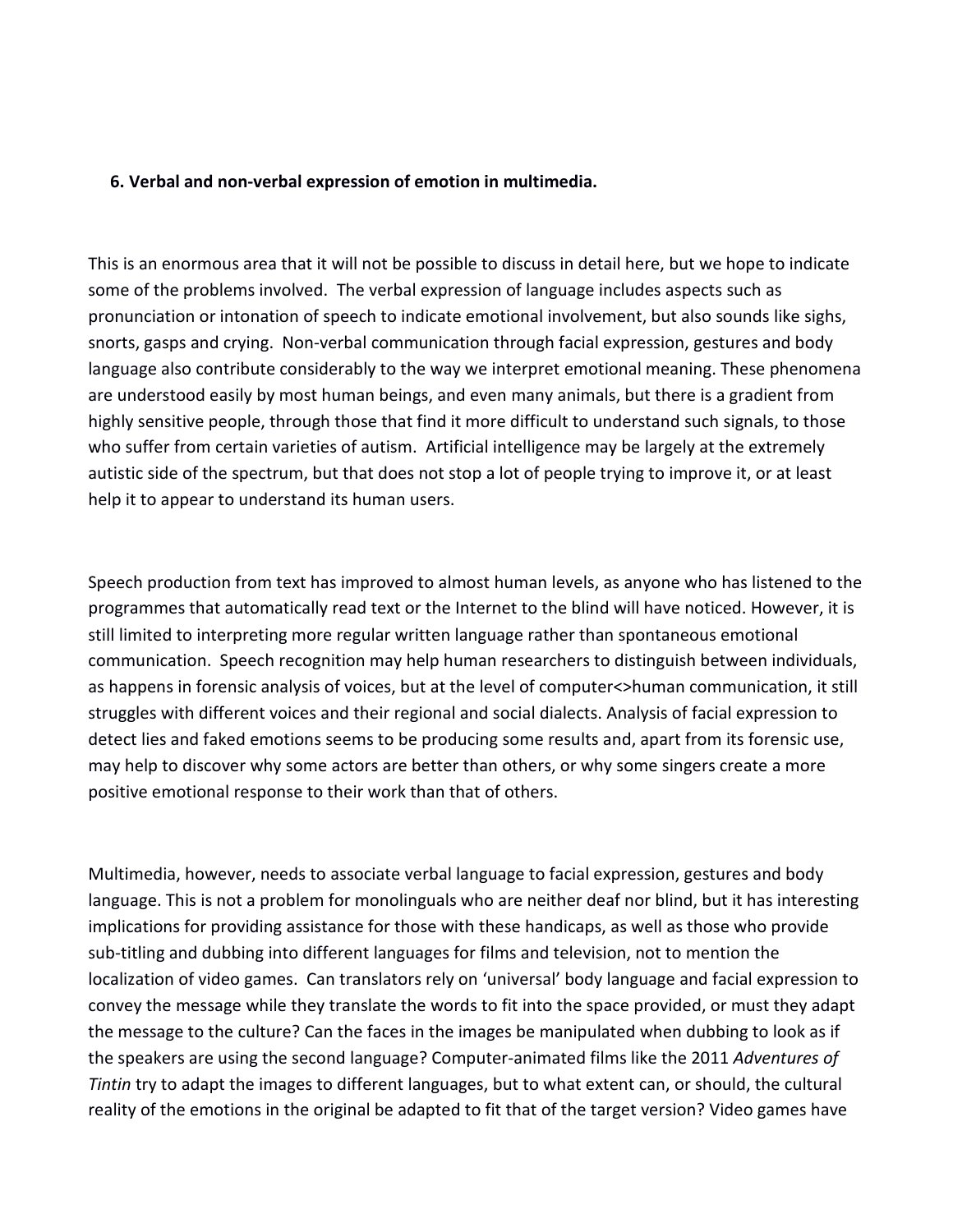their own supposedly international appeal, but might they sell even better if adapted or localized appropriately to different cultures? To answer these questions we need more from computational linguistics than a knowledge of phonetics, acoustics and phonology as described in Jurafsky & Martin (2009).

#### **Bibliography**

- Armon-Jones, C. "The social functions of emotion". In R. Harré (ed.) *The social construction of emotions*. New York: Blackwell, 1986, pp. 57'82.
- Arnold, Magda B. *Emotion and personality*. New York: Columbia University Press, 1960.
- Athanasiadou, Angeliki & Elzbieta Tabakowska (eds.). *Speaking of Emotions: Conceptualization and Expression*. Mouton de Gruyter, 1998.
- Averill, J. R. "A constructivist view of emotion". In R. Plutchik & H. Kellerman (eds.) *Emotion: Theory, research and experience*. Vol 1, 1980, pp. 305-339.
- Averill, J. R. "The social construction of emotion: with special reference to love". In K. J. Gergen & K. E. Davis (eds.) *The social construction of the person*. New York: Springer, 1985, pp. 89-109.
- Averill, J. R. & E. P. Nunley. *Voyages to the heart: Living an emotionally creative life*. New York: Free Press, 1992.
- Bakhtin, Mikhail. "Response to a Question from the Novy Mir Editorial Staff". *Speech genres and other late essays*. Translated by Vern W. McGee. University of texas Press, 1986.
- Balahur, Alexandra, J. M. Hermida & Andres Montoyo. "Building and Exploiting EmotiNet, a Knowledge Base for Emotion Detection Based on the Appraisal Theory Model", *IEEE Transactions on Affective Computing*, vol.3, no. 1, pp. 88-101.
- Bednarek, Monika. *Emotion talk across corpora*. Palgrave, MacMillan, 2008.
- Berlin, Brent & Paul Kay. *Basic Color Terms: Their Universality and Evolution.* Berkeley: University of California Press, 1969.
- Bjørsnøs, Amund. "Greek and Arabic Emotions: The language of emotions in the Arabic translation of Aristotle's Rhetoric'", Feb 17, 2016. [http://www.hf.uio.no/iln/forskning/nettverk/digital](http://www.hf.uio.no/iln/forskning/nettverk/digital-humaniora/arrangementer/2016/aristemotionshandout.pdf)[humaniora/arrangementer/2016/aristemotionshandout.pdf](http://www.hf.uio.no/iln/forskning/nettverk/digital-humaniora/arrangementer/2016/aristemotionshandout.pdf)
- Bruce, Rebecca F. & Janyce M. Wiebe. "Recognizing subjectivity: A case study of manual tagging". *Natural Language Engineering* 5, 1999, pp. 187-205.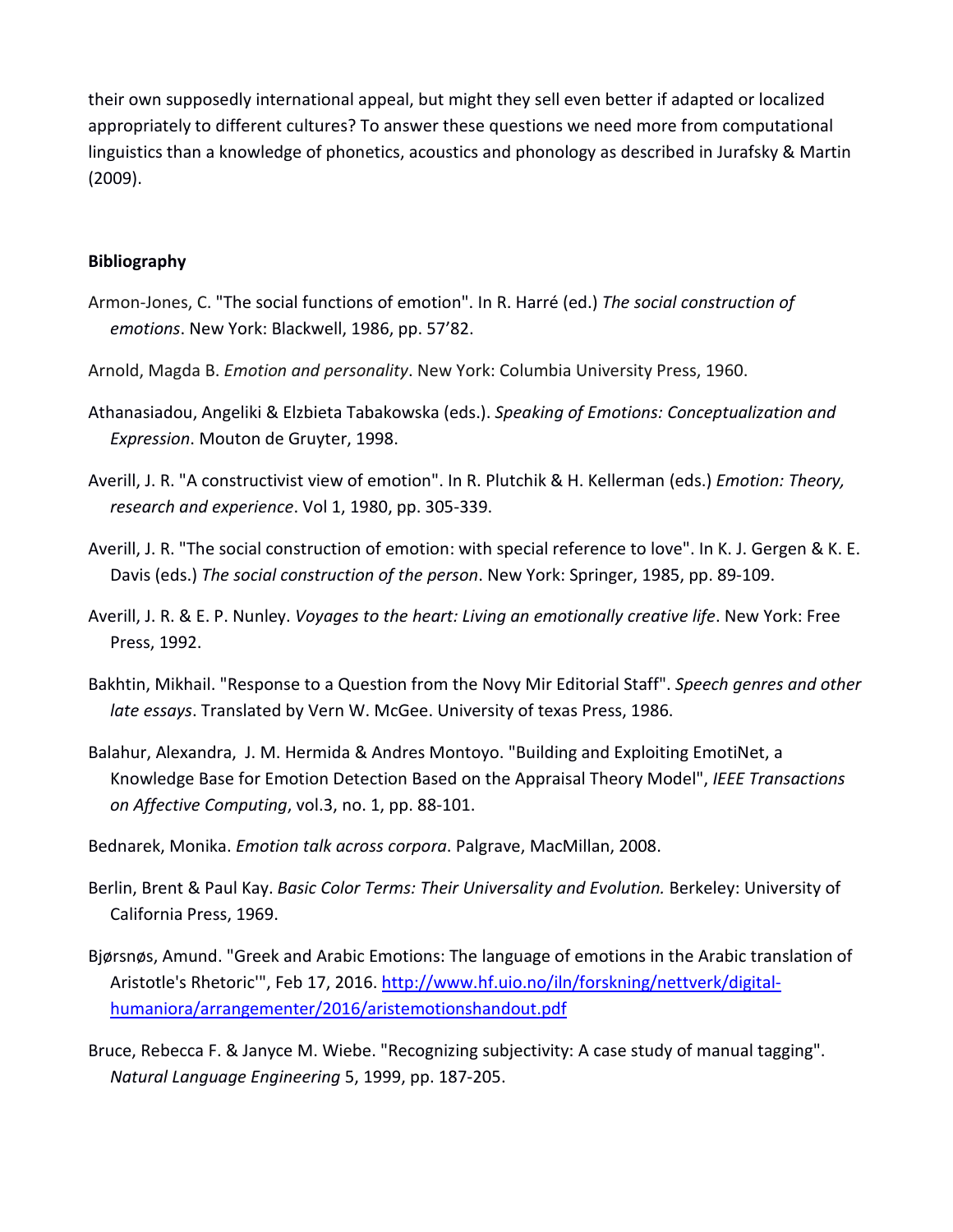- Cambria, Erik, Andrew Livingstone & Amir Hussain. "The hourglass of emotions". In Anna Esposito, Antonietta M. Esposito, Alessandro Vinciarelli, Rüdiger Hoffmann & Vincent C. Müller (eds.), *Proceedings of the 2011 international conference on Cognitive Behavioural Systems (COST'11)*, Springer-Verlag, Berlin, Heidelberg, pp. 144-157.
- Campbell, Nick. ``Getting to the Heart of the Matter; Speech is more than just the Expression of Text or Language'', Keynote at LREC 2004, Language Resources and Evaluation (2005) 39, pp. 109–118. http://www.lrec-conf.org/proceedings/lrec2004/pdf/kIII.pdf
- Carvalho, Paula, Luís Sarmento, Mário J. Silva & Eugénio Oliveira. "Clues for Detecting Irony in User-Generated Contents: Oh...!! It's "so easy";-)". *TSA'09 - 1st International CIKM Workshop on Topic-Sentiment Analysis for Mass Opinion Measurement*, November 6, 2009, Hong Kong, China.
- Cornelius, Randolph R. *The science of emotion: Research and tradition in the psychology of emotion*. Prentice Hall, 1996.
- Cornelius, Randolph R. "Theoretical approaches to emotion", Newcastle, Northern Ireland, UK, September 5-7, 2000.
- Damásio, António. *Descartes' Error: emotion, reason and the human brain*. London & New York: Picador, 1994.
- Darwin, Charles R. *The expression of the emotions in man and animals*. London: John Murray. 1st edition, 1872.
- Davidson, Richard J., Klaus R. Scherer & H. Hill Goldsmith (eds.). *Handbook of Affective Sciences*, Oxford University Press, 2003.
- Davitz, Joel R. *The Language of Emotion*. New York: Academic Press, 1969.
- Descartes, René. (1649). *Les Passions de L'âme.* Paris: Henri Le Gras, 1694.
- Deutscher, Guy. *The Unfolding of language.* London: Arrow Books, 2005.
- Deutscher, Guy. *Through the Language Glass.* London: Heinemann, 2010.
- Dewaele, Jean-Marc. "Culture and Emotional Language". In Farzad Sharifian (Ed.) *The Routledge Handbook of Language and Culture* (2015), Oxford: Routledge, pp. 357-370.
- Diamond, Jared. *The Rise And Fall Of The Third Chimpanzee: How Our Animal Heritage Affects the Way We Live*. Vintage, 2003.
- Doi, T. *The anatomy of dependence*. Tokyo, Kodansha international, 1973.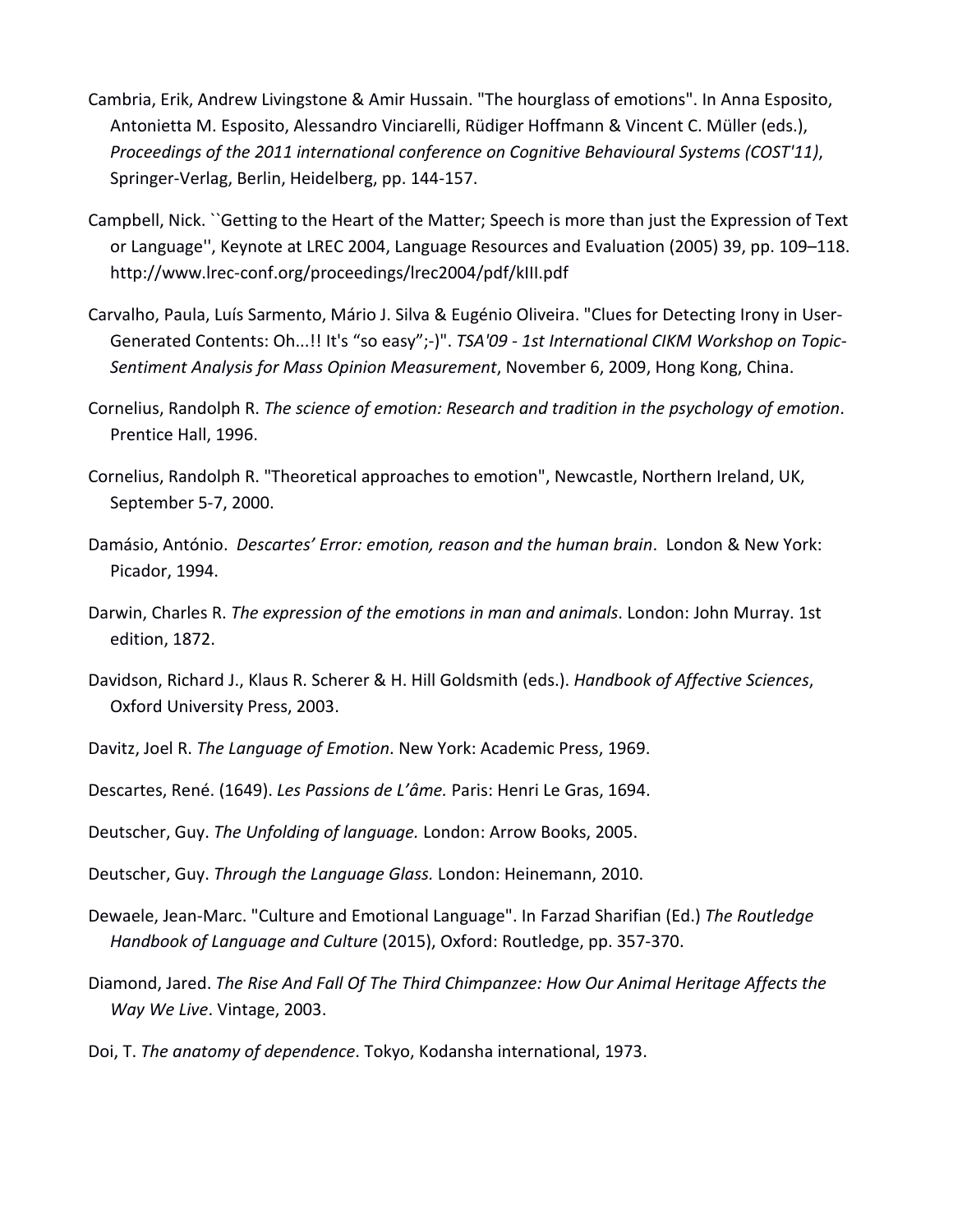- Eggen, Nora S. "Is trust an emotion?'', Presentation at 2nd travelling emotions meeting , UiO, 16 March 2016. [http://www.hf.uio.no/iln/forskning/nettverk/digital](http://www.hf.uio.no/iln/forskning/nettverk/digital-humaniora/eggen_istrustanemotion.pdf)[humaniora/eggen\\_istrustanemotion.pdf](http://www.hf.uio.no/iln/forskning/nettverk/digital-humaniora/eggen_istrustanemotion.pdf)
- Ekman, Paul. *Emotion in the Human Face.* Cambridge: Cambridge University Press, 1982.
- Ekman, Paul. "Expression and the Nature of Emotion". In Scherer, Klaus & Paul Ekman (eds.), *Approaches to Emotion*. Hillsdale, NJ: Lawrence Erlbaum, 1984, pp. 319-343.
- Ekman, Paul. *Emotions Revealed: Recognizing Faces and Feelings to Improve Communication and Emotional Life*. New York: Henry Holt, Times Books, 2003.
- Ellis, John M. *Language, Thought and Logic*. Evanston, IL: Northwestern University Press, 1993.
- Filatova, Elena. "Irony and Sarcasm: Corpus Generation and Analysis Using Crowdsourcing". *Proceedings of the Eight International Conference on Language Resources and Evaluation (LREC'12)*, pp. 392-398.
- Flatley, Jonathan. *Affective Mapping: Melancholia and the Politics of Modernism*. Harvard University Press, 2008.
- Frevert, Ute. *Emotions in history - Lost and found*. Budapest: Central European University Press, 2011.
- Fridlund, A. J. Human facial expression: An evolutionary view. San Diego: CA Academic Press, 1994
- Frijda, Nico H. *The Emotions.* Cambridge: Cambridge University Press, 1986.
- Frijda, Nico H., Anthony S. R. Manstead & Sacha Bem (eds.) *Emotions and Beliefs: How Feelings Influence Thoughts*. Cambridge University Press, 2000.
- Fung, Pascale. "Robots with heart". *Scientific American*, November 2015, pp. 50-53.
- Goleman, Daniel. *Emotional Intelligence*. London: Bloomsbury, 1996.
- Goleman, Daniel. *Social Intelligence.* London: Hutchinson, 2007.
- Haidt, Jonathan. "The moral emotions". In Davidson, Richard J., Klaus R. Scherer & H. Hill Goldsmith (eds.), *Handbook of Affective Sciences*, Oxford University Press, 2003, pp. 853-870.
- Harris, Paul. "Developmental constraints on emtion categories". In Russell, James A., José Miguel Fernández-Dols, Antony Manstead & J.C. Wellenkamp (eds*.) Everyday Concepts of Emotion: An introduction to the psychology, anthropology, and linguistics of emotion*, Dordrecht & Boston: Kluwer Academic, 1995, pp. 353-72.
- Hatzivassiloglou, Vasileios & Kathleen R. McKeown. "Towards the automatic identification of adjectival scales: clustering adjectives according to meaning", *Annual Meeting of the ACL,*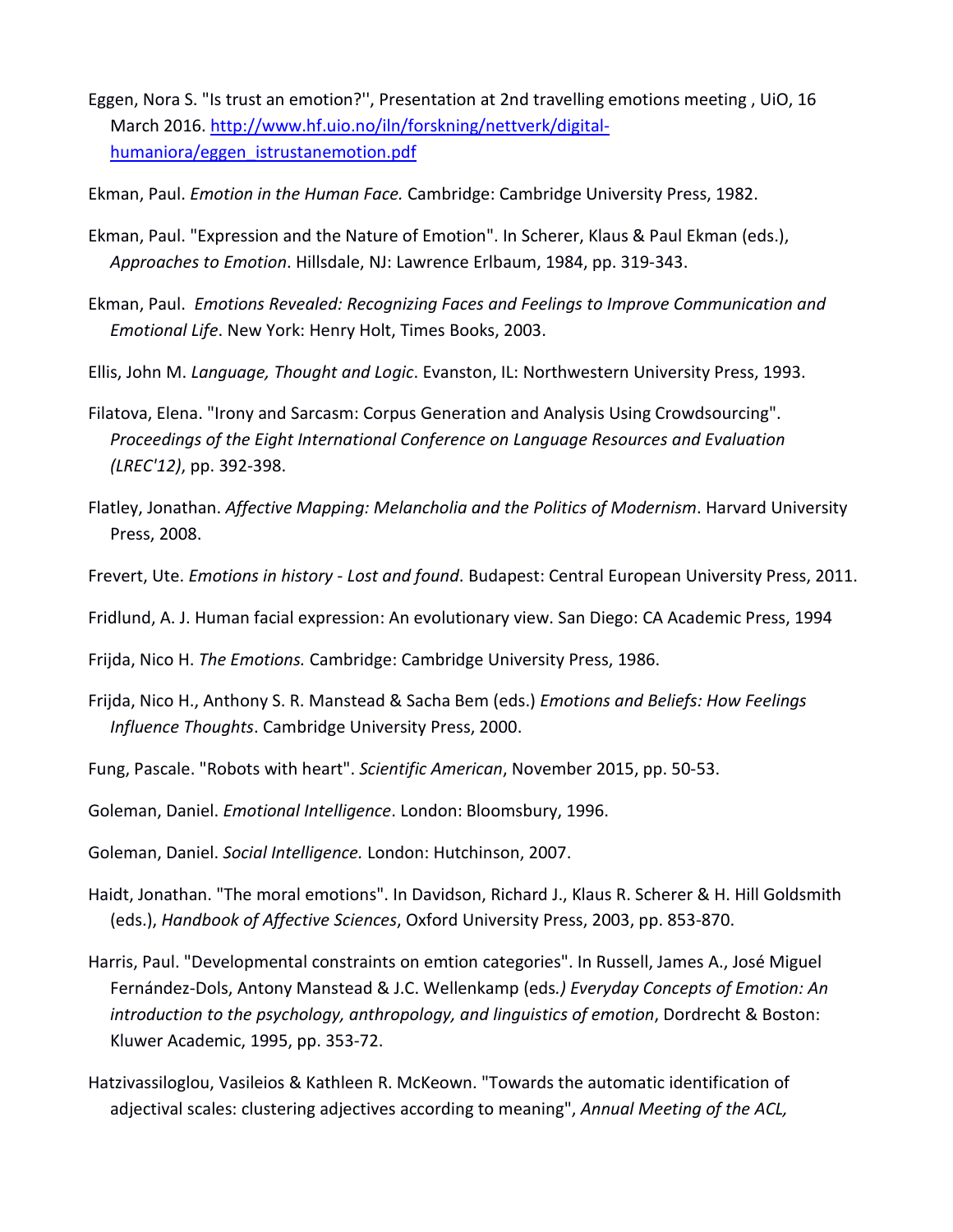*Proceedings of the 31st conference on Association for Computational Linguistics (Columbus, Ohio)*, 1993, pp. 172-182.

Heelas, Paul. "Emotion talk across cultures". In R. Harré (ed.) *The social construction of emotions*. Oxford: Blackwell, pp. 234-266.

International Society for Gesture studies, several publications at - [www.gesturestudies.com/](http://www.gesturestudies.com/)

- James, William. "What is an emotion? " *Mind*, 19, 188-205. Oxford: Oxford University Press, 1884.
- Janda, Laura A. & Valery Solovyev. "What constructional profiles reveal about synonymy: A case study of Russian words for sadness and happiness", in Laura A. Janda (ed.), *Cognitive Linguistics: The quantitative turn– The essential reader*. De Gruyter Mouton, 2013, pp. 295-321.
- Jurafsky, Dan & James H. Martin. *Speech and Language Processing*. Upper Saddle River, New Jersey: Pearson / Prentice Hall, 2009.
- Kenny, Anthony. *Action, emotion and Will.* London and Henley: Routledge & Kegan Paul, 1963.
- Kövecses, Zoltán. *Metaphor and Emotion: Language, Culture, and Body in Human Feeling*. Cambridge University Press, 2000.
- Laird, J. D. "The real role of facial response in the experience of emotion: A reply to Tourangeau and Ellsworth and others". *Journal of Personality and Social Psychology* 47, 1984, pp. 909-917.
- Lakoff, George. *Women, Fire and Dangerous Things.* Chicago: University of Chicago Press, 1987.
- Lakoff, George & Mark Johnson. *Metaphors we live by*. London: The University of Chicago Press, 1980.
- Lang, P.J. "The cognitive psychophysiology of emotion? Fera and anxiety". In A. H. Tuma & J. D. Maser (eds.), Nxiety and the anxiety disorders. Hillsdale, NJ: Erlbaum, 1985, pp. 131-170.
- Lange, C. The emotions. In E. Dunlap (ed.), *The emotions*. Baltimore, MD: Williams & Wilkins, 1885.
- Lazarus, Richard S. *Emotion and Adaptation*. New York: Oxford University Press, 1991.
- Lewis, M. & Saarni, C. "Culture and emotions". In M. Lewis & C. Saarni (eds.), The socialization of emotions. New York: Plenum, 1985, pp. 1-17.
- Lewis, Michael, Jeannette M. Haviland-Jones & Lisa Feldman Barrett (eds.). *Handbook of Emotions*, Third Edition. Guilford Press, 2010.
- Liu, Bing, Minqing Hu & Junsheng Cheng. "Opinion observer: analyzing and comparing opinions on the Web". In *WWW '05 Proceedings of the 14th international conference on World Wide Web*, 2005, pp. 342-351.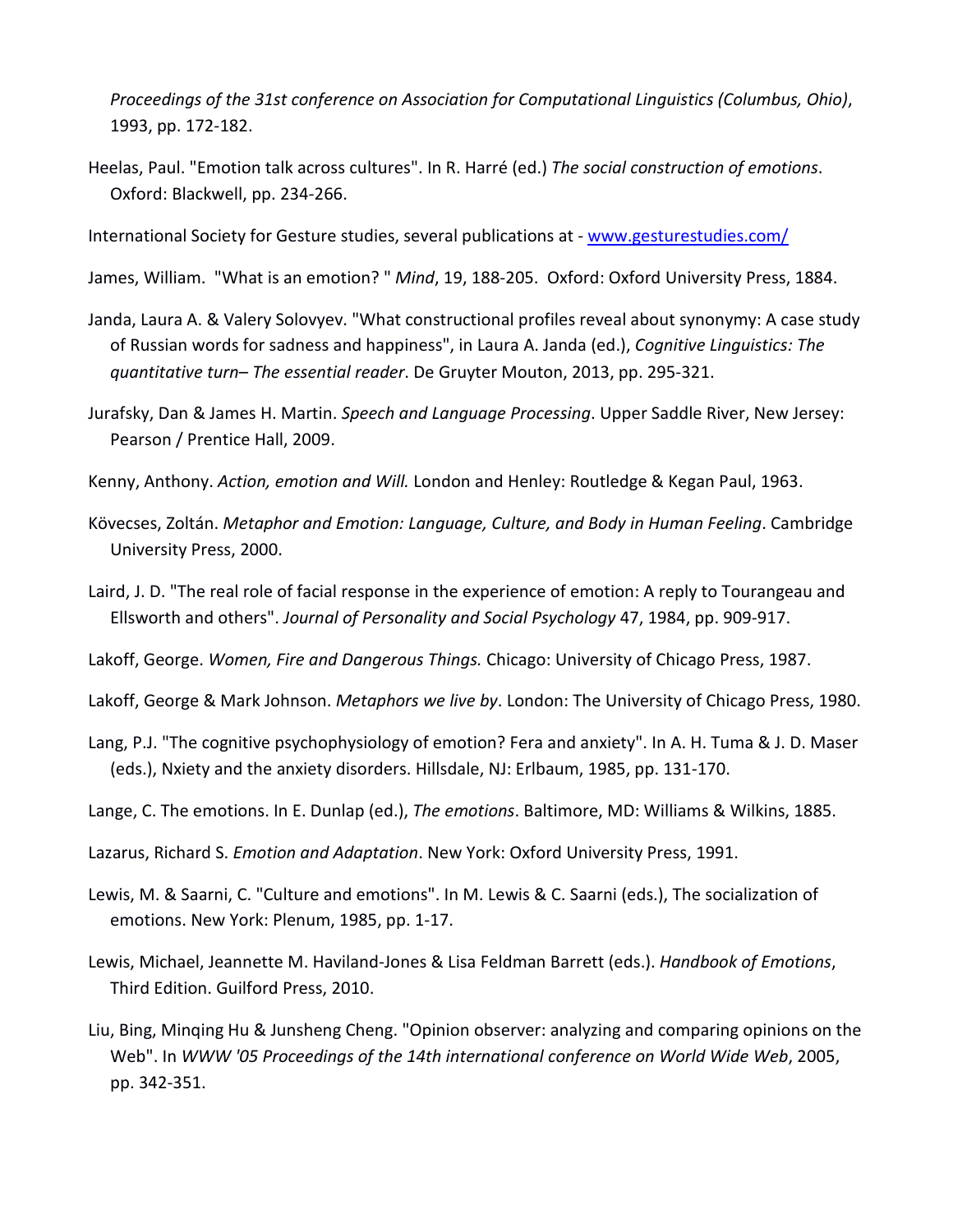- Lutz, Catherine A. *Unnatural Emotions: Everyday Sentiments on a Micronesian Atoll and their Challenge to Western Theory.* Chicago, IL: University of Chicago Press, 1988.
- Maia, Belinda. *A contribution to the study of the Language of Emotion in English and Portuguese*. Universidade do Porto: PhD thesis, 1994.
- Maia, Belinda. "The 'problem' of the language of Emotion". In *Actas do XVI Encontro da Associação de Estudos Anglo-Americanos APEAA*. Coimbra: FLUC, 1995.
- Maia, Belinda & Diana Santos. ""Who's afraid of … what?" in English and Portuguese". In Signe Oksefjell Ebeling, Jarle Ebeling & Hilde Hasselgård (eds.), *Aspects of corpus linguistics: compilation, annotation, analysis*. Helsinki: Research Unit for Variation, Contacts, and Change in English, 2012.
- Malatesta, C. Z. & J.M. Haviland. "Learning display rules: the socialization of emotion expression in infancy". *Child development* 53, pp. 991-1003.
- Malouf, Robert & Tony Mullen. "Taking sides: User classification for informal online political discourse". *Internet Research* 18, 2008, pp. 177-190.
- Mandler, G. *Mind and emotion*. New York: Wiley, 1975.
- Morinaga, Satoshi, Kenji Yamanishi, Kenji Tateishi & Toshikazu Fukushima. "Mining product reputations on the Web", *Proceedings of the eighth ACM SIGKDD international conference on Knowledge discovery,KDD 2002,* Edmonton, Alberta, Canada, 2002, pp. 341-349.
- Mota, Cristina & Diana Santos. "Emotions in natural language: a broad-coverage perspective". Linguateca, January 2015.<http://www.linguateca.pt/acesso/EmotionsBC.pdf>
- Needham, Rodney. *Circumstantial Deliveries*, Berkeley: University of California Press, 1981.
- Nussbaum, Martha C. "Non-Relative Virtues: An Aristotelian Approach", *Midwest studies in philosophy* XIII (1988), pp. 32-53.
- Oatley, Keith & Jennifer M. Jenkins. *Understanding Emotions*. Blackwell, 1996.
- Oatley, Keith & Phil Johnson-Laird. "Towards a cognitive theory of emotions", *Cognition and Emotion,*  I, 1987, pp. 29-50.
- Ortony, Andrew, Gerald L. Clore & Allan Collins. *The Cognitive Structure of Emotions*. Cambridge University Press, 1988.
- Pang, Bo & Lillian Lee. "Opinion mining and sentiment analysis". *Foundations and Trends in Information Retrieval* 2, No 1-2, 2008, pp. 1–135.
- Pasqualotti, Paulo & Renata Vieira. "WordnetAffectBR: uma base lexical de emoções para a língua portuguesa". *RENOTE. Revista Novas Tecnologias na Educação* 6, p. 1-10, 2008.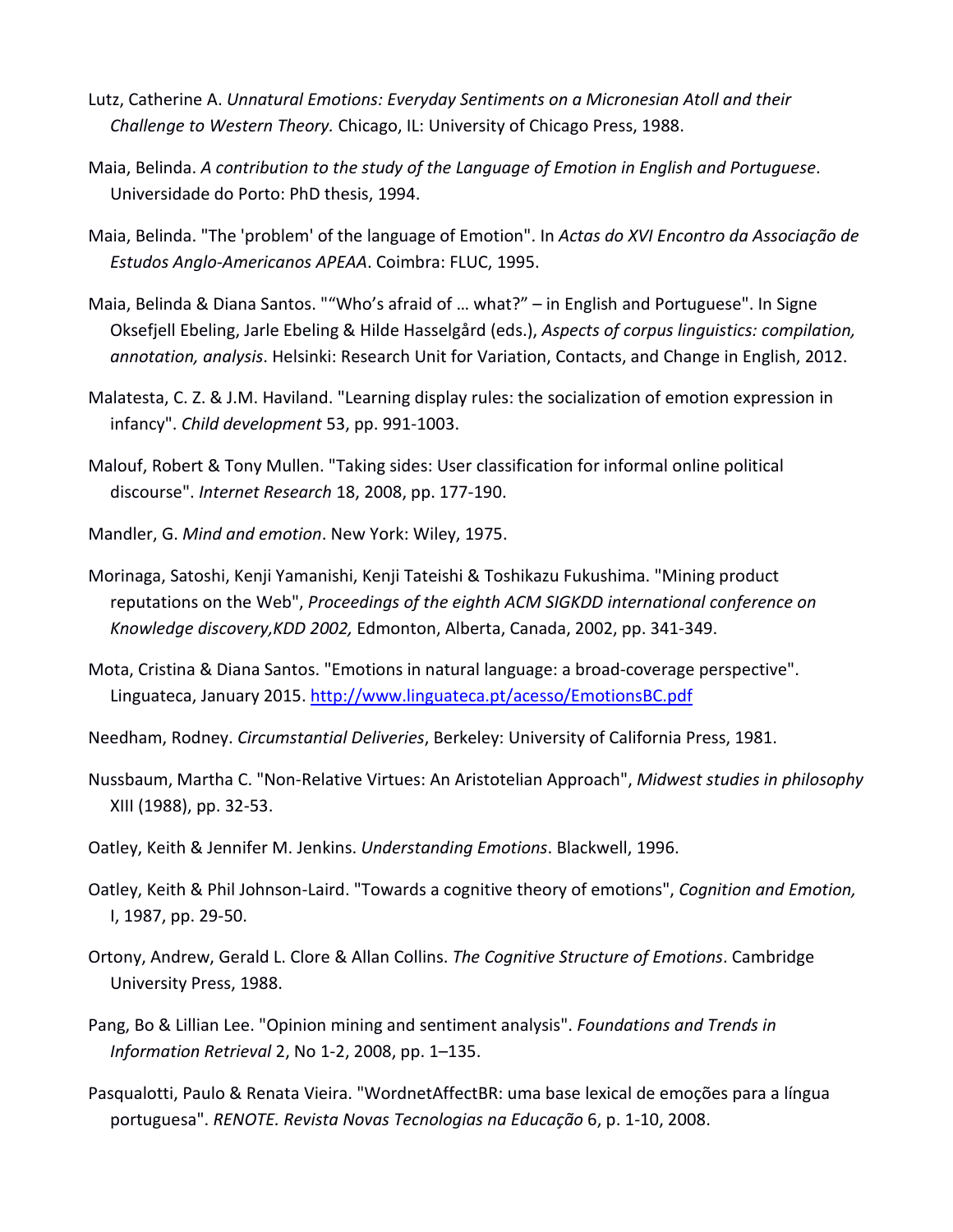- Pedrycz, Witold & Shyi-Ming Chen. *Sentiment Analysis and Ontology Engineering: An Environment of Computational Intelligence*. Springer, 2016.
- Pitel, Guillaume & Gregory Grefenstette. "Semi-automatic Building Method for a Multidimensional Affect Dictionary for a New Language". In *Proceedings of the Sixth International Language Resources and Evaluation (LREC'08)*, 28-30 May, Marrakech, Morocco: European Language Resources Association (ELRA).

Plutchik, Robert. *Emotion: A psychoevolutionary synthesis.* New York: Harper & Row, 1980.

Plutchik, Robert. *The Emotions* (revised Edition), 1991.

- Popescu, Ana-Maria & Oren Etzioni. "Extracting Product Features and Opinions from Reviews". In *Proceedings of Human Language Technology Conference and Conference on Empirical Methods in Natural Language Processing (HLT/EMNLP*), Vancouver, October 2005, pp. 339–346.
- Read, Jonathon. "Using emoticons to reduce dependency in machine learning techniques for sentiment classification". *Proceedings of the ACL Student Research Workshop*, 2005, pp. 43-48.
- Riloff, Ellen, Janyce Wiebe & Theresa Wilson. "Learning subjective nouns using extraction pattern bootstrapping", in *Proceedings of the Seventh Conference on Natural Language Learning at HLT-NAACL (CoNLL)*, 2003, pp. 25-32.
- Santos, Diana & Cristina Mota. "A admiração à luz dos corpos". In Alberto Simões, Anabela Barreiro, Diana Santos, Rui Sousa-Silva & Stella E.O. Tagnin (eds.). *Linguística, Informática e Tradução: Mundos que se Cruzam. Homenagem a Belinda Maia*, OSLa, Vol 7, No 1 (2015), pp. 57-77.
- Scherer, Klaus R. "Toward a dynamic theory of emotion: The component process model of affective states". *Geneva Studies in Emotion and Communication*, 1, 1-98. Geneva: University of Geneva, 1987.

Scherer, Klaus R. & Paul Ekman (eds.), *Approaches to Emotion*. Hillsdale, NJ: Lawrence Erlbaum, 1984.

- Seibt, Beate, Thomas Schubert, Janis Zickfeld & Alan Fiske. "Being touched to tears: The emotion of kama muta as a social relational emotion". Presentation in the seminar on Emotions and Communication, UiO, 21 april 2015. [http://www.sv.uio.no/psi/english/research/projects/being](http://www.sv.uio.no/psi/english/research/projects/being-moved/index.html)[moved/index.html](http://www.sv.uio.no/psi/english/research/projects/being-moved/index.html)
- Shanahan, James G., Yan Qu & Janyce Wiebe (eds.). *Computing Attitude and Affect in Text: Theory and Applications*. Springer, 2006.
- Silva, Mário J., Paula Carvalho & Luís Sarmento. "Building a sentiment lexicon fos social judgement meaning". In Helena Caseli, Aline Villavicêncio, António Teixeira & Fernando Perdigão (eds.), *Computational Processing of the Portuguese Language, PROPOR'2012*, LNAI 7243, Springer, 2012, pp. 218-228.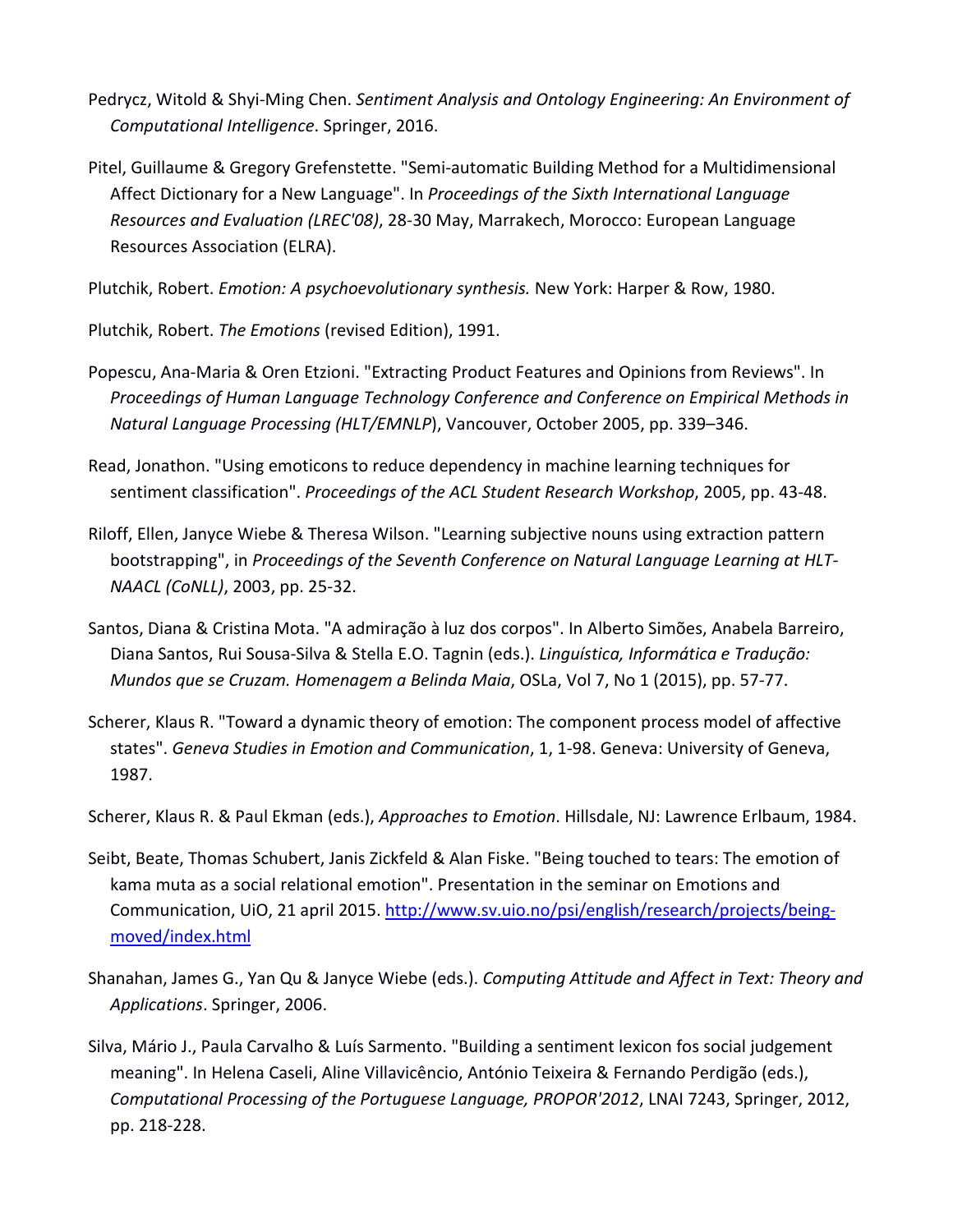- Solomon, Robert C. "The Philosophy of Emotions". In Michael Lewis, Jeannette M. Haviland-Jones & Lisa Feldman Barrett (eds.). *Handbook of Emotions*, Third Edition. Guilford Press, 2010, pp. 3-16.
- Staiano, Jacopo & Marco Guerini. "DepecheMood: a Lexicon for Emotion Analysis from Crowd-Annotated News". In *Proceedings of the 52nd Annual Meeting of the Association for Computational Linguistics*, 2014, pp. 427-433.
- Stearns, Peter N. "History of Emotions: Issues of Change and Impact". In Michael Lewis, Jeannette M. Haviland-Jones & Lisa Feldman Barrett (eds.). *Handbook of Emotions*, Third Edition. Guilford Press, 2010, pp. 17-31.
- Stearns, Carol Z. & Peter N. Stearns. *Anger: The struggle for emotional control in Americas history*. Chicago: University of Chicago Press. 1986.
- Steiner, George. *After Babel: aspects of language and translation*. Oxford: Oxford University Press, 1992 (1st edition 1975).
- Stets, Jan E. & Jonathan H. Turner. "Sociology of Emotions". In Michael Lewis, Jeannette M. Haviland-Jones & Lisa Feldman Barrett (eds.). *Handbook of Emotions*, Third Edition. Guilford Press, 2010, pp. 32-46.
- Taboada, Maite, Julian Brooke, Milan Tofiloski, Kimberly Voll & Manfred Stede. "Lexicon-Based Methods for Sentiment Analysis". *Computational Linguistics* 37, 2, 2011, pp. 267-307.
- Valitutti, Alessandro, Carlo Strapparava & Oliviero Stock. "Developing Affective Lexical Resources". *PsychNology Journal*, Volume 2, Number 1, 2004, pp. 61 - 83.
- Villena Román, Julio, Janine García Morera, Eugenio Marínez Cámara & Salud M. Jiménez Zafra. "TASS 2014 – The Challenge of Aspect-based Sentiment Analysis". *Procesamiento del Lenguage Natural* 54, marzo de 2015, pp. 61-68.
- Volkova, Ekaterina P., Betty J. Mohler, Detmar Meurers, Dale Gerdemann & Heinrich H. Bülthoff. "Emotional perception of fairy tales: achieving agreement in emotion annotation of text". In *Proceedings of the NAACL HLT 2010 Workshop on Computational Approaches to Analysis and Generation of Emotion in Text (CAAGET '10)*. Association for Computational Linguistics, Stroudsburg, PA, USA, 98-106.
- Volkova, Svitlana, William B. Dolan & Theresa Wilson. "Clex: A Lexicon for Exploring Color, Concept and Emotion Associations in Language", *Proceedings of the 13th Conference of the European Chapter of the Association for Computational Linguistics* (Avignon, France, April 23-27, 2012), 2012, ACL, pp. 306-314.
- Wawer, Aleksander. "Is Sentiment a Property of Synsets? Evaluating Resources for Sentiment Classification using Machine Learning". In Nicoletta Calzolari, Khalid Choukri, Bente Maegaard,